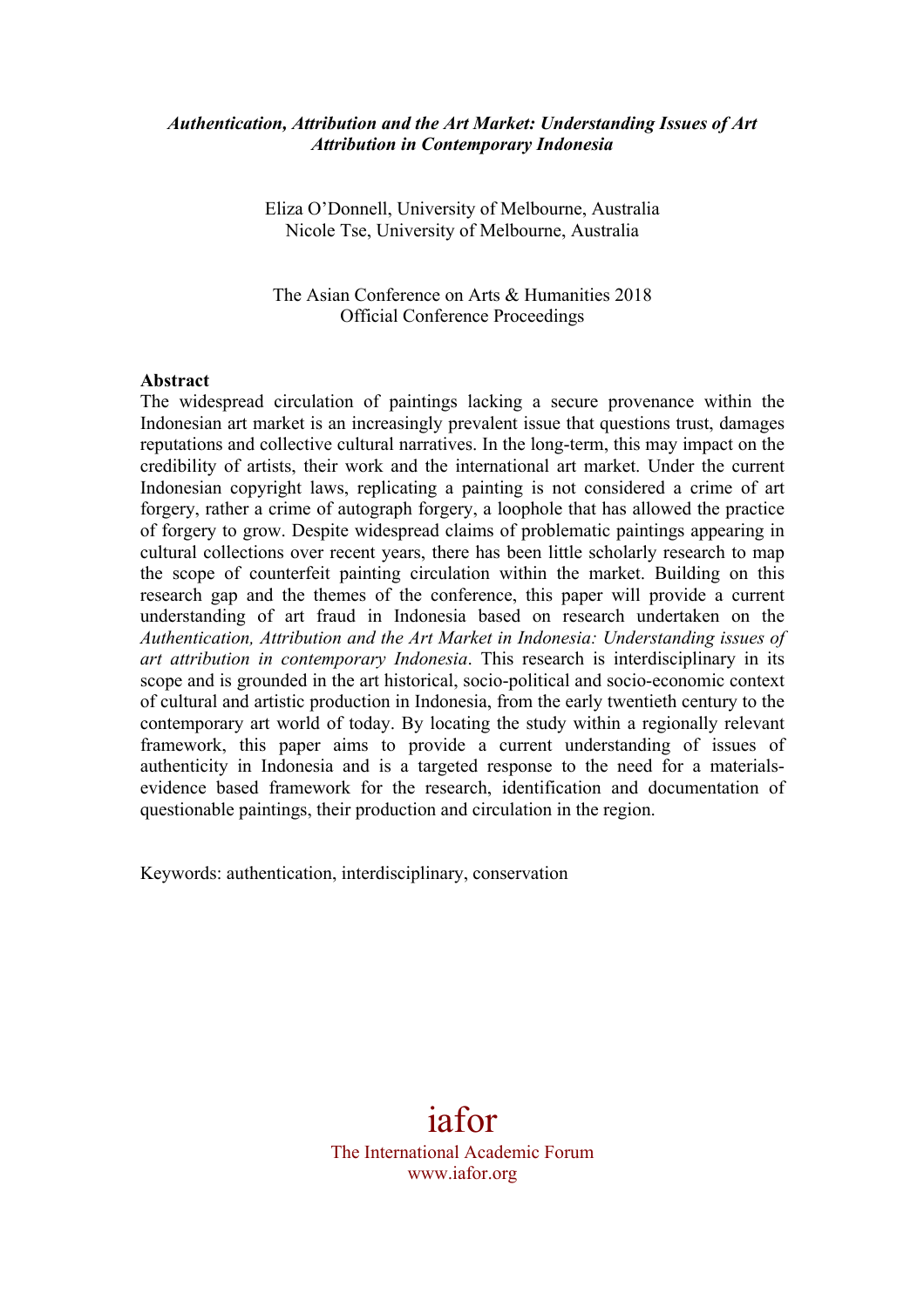#### **Introduction**

Authentication, lack of provenance, forgery and attribution remain the greatest threats to the reputation of the global art market in 2017 (ArtTactic 2017). The widespread circulation of problematic paintings within the Indonesian art market is an increasingly prevalent issue that damages reputations and distorts collective cultural narratives. International authentication research networks, including Authentication in Art Foundation (AiAF) in the Netherlands; International Foundation for Art Research (IFAR) in New York, and the Art Due Diligence Group (ADDG) in London among others, are predominately focused on Western cultural heritage issues, and little is known of the extent of art fraud in Southeast Asia. Despite widespread claims of 'fake' or 'counterfeit' paintings circulating within the Indonesian art market since the 1950s (Dermawan 2016, p. 55), there has been little research to map the scope of this issue, or an authentication framework in place to assess and examine paintings lacking a secure provenance.

Within the Indonesian legal system, creating and selling a painting with the intent to deceive the buyer for financial gain is an infringement of the Copyright Act (2014), a law that focuses predominately on trademark and photo reproduction and minimises this act of art fraud. Recent research conducted by the *Masyarakat Indonesia Antipemalsuan* (Indonesian Anti-Counterfeiting Society [MIAP]) on the countries rampant counterfeit culture has shown that printer ink (49.4%), clothes (38.9%), leather products (37.2%) and software (33.5%) make up the four largest fake product categories on the consumer market today (Sharif, Asanah & Alamanda 2016; MIAP 2017). While the legal system and market studies predominately focus on the veracity of low-end problematic consumer products, rigorous research on the production and circulation of counterfeit art falls through the gaps. Moreover, the tendency for the wider arts community to conceal the issue has resulted in a lack of documentation and scarcity of publications addressing art crime and purported cases of forgery in the region (Bambung 2016). The art network 'Perkumpulan Pencinta Senirupa Indonesia' (Association of Indonesian Art Lovers [PPSI]) claim that when a questionable painting is discovered in a private collection, the owner will return it to the dealer or put it into storage through shame of public knowledge that they were 'duped' into acquiring a forgery and risk damaging the reputation of their collection. As a result of underreporting, most of what is currently known is based on anecdotal evidence and mainstream media coverage via print and online publication platforms including Tempo; The Jakarta Post; Antara News and Kompas.

This papers aims to examine some of the pertinent issues on the topic of problematic paintings in Indonesia from a position of interdisciplinarity in cultural materials conservation and from the lens of an outsider researcher new to Indonesian studies. As an outsider researcher, it is acknowledged that ways of knowing are somewhat limited, however given the complexity and entanglement of art fraud in Indonesia, it may also provide a buffered position from which to examine the issue. Through an investigation of authenticity, legal frameworks and the art market, this paper aims to provide a preliminary overview of the factors contributing to issues of painting attribution in Indonesia, articulating the knowledge gaps and providing a platform for further material based research.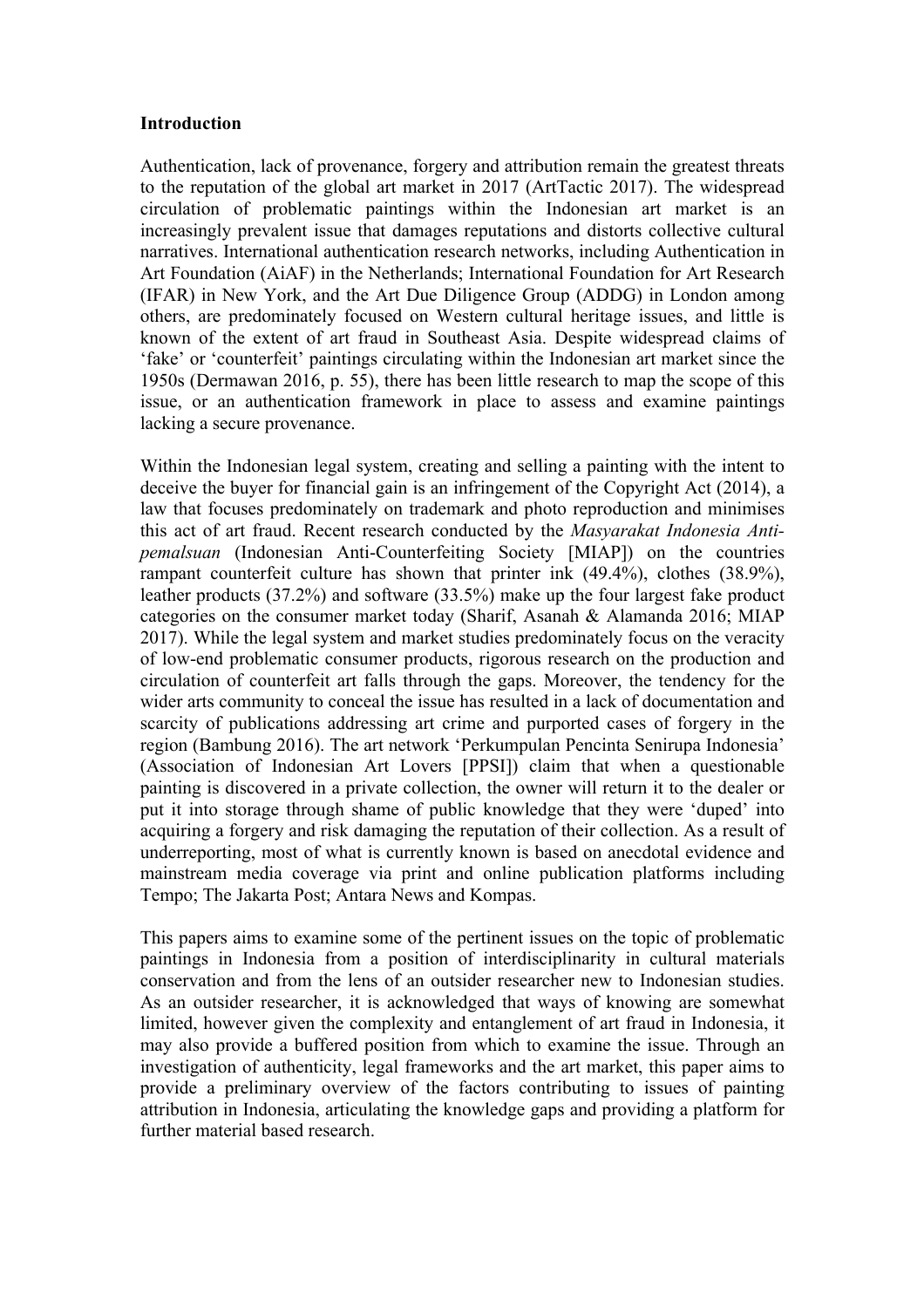### **Authentication, Attribution, Fakes and Forgeries**

Even the most perfect reproduction is lacking in one element: its presence in time and space, its unique existence at the place where it happens to be. Walter Benjamin, 1936

'Authenticity' is an ancient and complex concept of ever changing meaning, functions and criteria. It is a word that denotes the true as opposed to the false, the real instead of the fake, the original over the copy and the honour against the corrupt (Lowenthal 1999). The term 'authentic' is closely related to notions of authorship and can be used to describe an artwork that is 'real', 'true', 'original' or 'genuine', these words bound to contrasting ideas of 'fake', 'forgery', 'fraud', 'counterfeit' and 'copy' (Sloggett 2014, p. 123 ; Heynan 2006). The English word 'Authentic' can be broadly defined as the 'author or source of a right or title', and in its early Latin incarnation, it refers to 'he who brings about the existence of any object… or by his efforts gives greater permanence to it… creator, maker, author, inventor, producer, founder, cause' (Lewis 1879, p. 198). In 'Questioning Authenticity', Hilde Heynan suggests that the call for authenticity is one of the most significant innovations brought about by the Enlightenment, and the continued longing for the authentic and the original has been an important impulse throughout the twentieth and early twenty-first century culture (Heynan 2006, p. 288). In a similar vein, Kwanda Timoticin describes Western conservation theory as has having its origins in the development of Enlightenment theories (Timoticin 2010). These ideas concerning the materiality of the artwork are closely aligned with the emergence of art forgery, which presupposes a culture in which what matters above all is not the content a work of art transmits, but the irreducible qualities that make *this* work an unrepeatable and authentic event (Nagel 2004). The value embedded in authorship and authenticity underscores the Western discourse of Art History, which places artistic output on a timeline that is studied as the product of an author and historical moment (Nagel 2004).

While the history and the broad definitions commonly associated with authenticity and forgery are traditionally grounded in Western academic discourse, it is important to look outside of a Eurocentric framework for a holistic understanding of these ideas. The nearest Bahasa Indonesian word to the English 'authentic' is 'asli', meaning 'genuine; real; originating from or of a place under discussion' (Douglas Lewis 2016, p. 135). It is significant to note that Bahasa Malay, from which the national Language of Bahasa Indonesia has evolved, has no simple, root word that translates precisely and without nuance into the English 'authentic' (Douglas Lewis 2016, p. 135). From a regional perspective, the Balinese-Hindu philosophy of *rua bineda* (literally translating to 'two different') relates to the underlying meaning of truth and falseness, and is based on a principle of spiritual dialectics that envision the co-existence of opposites in the world today (Jenkins 2010, p. 15). This philosophy proposes that contradictory forces; true and false, good and evil, authentic and inauthentic, exist in opposition to one another and that continuing tension between them is necessary for the balancing of the functioning world (Jenkins 2010, p. 15). The dichotomies that these ideas present persuade us to treat authenticity as an absolute value , yet, its defining criteria is subject to ceaseless change, where the dichotomies co-exist and are entangled, determined by regionally specific cultural values, histories and legal frameworks.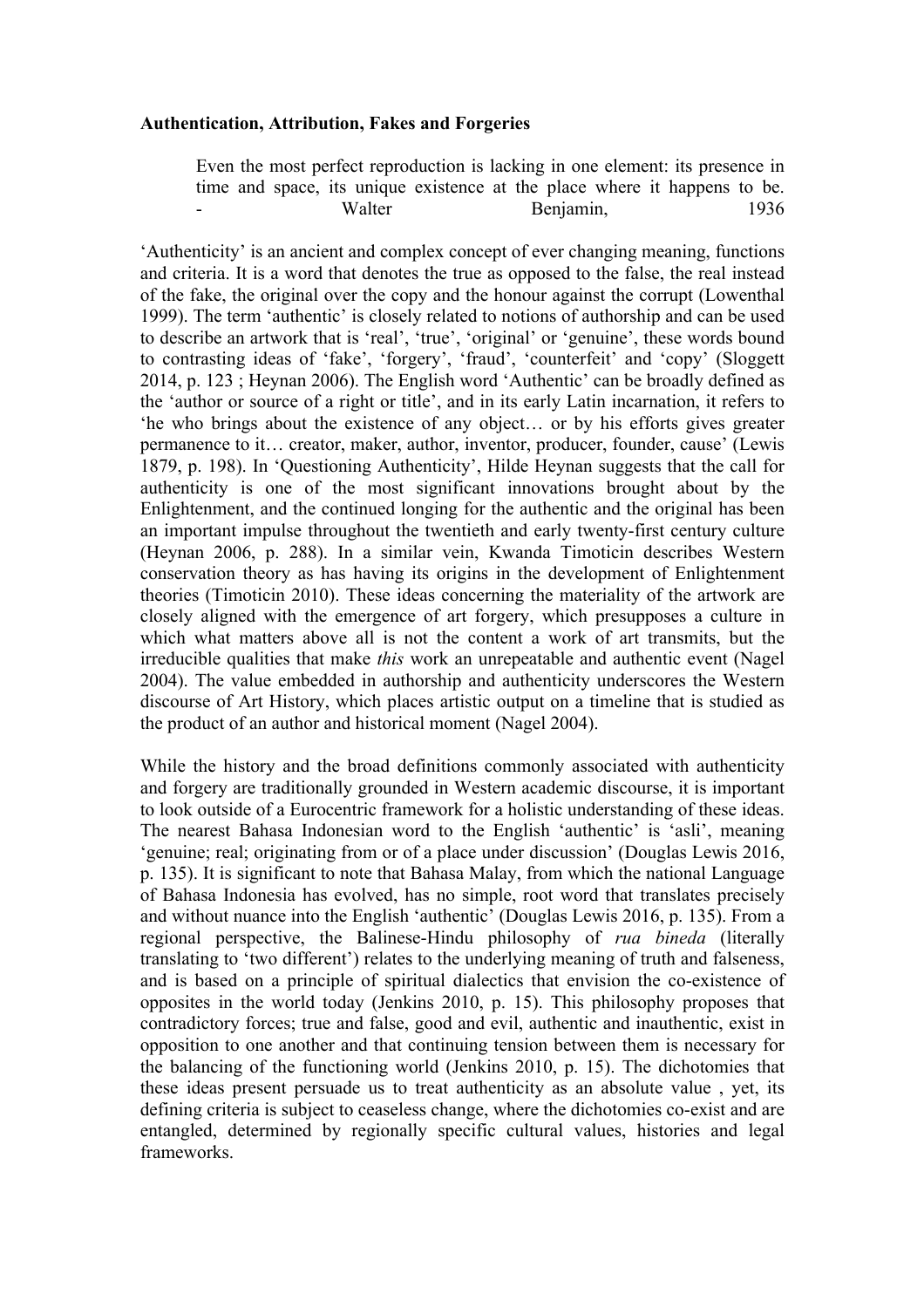Throughout the extensive literature on this problematic term, it is clear that authenticity is culturally contingent, socially constructed and historically situated, and an examination of these concepts require applying contextual knowledge appropriately and approaching these ideas within an interdisciplinary framework (Carroll 2015). This paper will examine the dynamics, paradoxes and nuances of authenticity as it is understood across different geographic contexts and theoretical frameworks. Beginning with Dennis Dutton's theory of authenticity through a scientific (nominal) and philosophical (expressive) lens, issues of copyright and attribution within the Indonesian legal system, representations of art forgery in the media will be explored.

## **Nominal v. Expressive Authenticity**

Philosopher of art Denis Dutton broadly groups authenticity into two categories, nominal and expressive, relating to the scientific and philosophical interpretations of the term respectively (Dutton 2003). Nominal authenticity can be understood through the lens of a scientific framework grounded in material centred verifiable evidence, primarily concerned with the identification of an artworks materiality, origins, authorship and provenance (Dutton 2003). This categorisation is based on verifiable objective data and draws on an evidence based framework that can be applied to the process of authenticating an artwork through conservation and provenance research; legal enquiry (Sloggett 2014; Roberts 2015; Gruber 2014) and art historical studies. Nominal authenticity relates directly to the materiality of the painting at the core of the ecosystem, and the evidence based knowledge of professionals within the microsystem. In contrast to nominal authenticity, expressive authenticity refers to the intangible nature of an object's characters as an expression of an individuals or societies beliefs and value systems, this subjective framework traditionally informed by philosophical enquiry and based in the Indonesian art macrosystem (Dutton 2003; Benjamin 1936; Latour 2011). Dutton's definition of expressive authenticity can be applied to the authentic value embedded in the 'aura' of an original work, a concept first introduce by Walter Benjamin's in his text 'The Work of Art in the Age of Mechanical Reproduction' (Benjamin 1936). Benjamin describes the aura of an artwork as an intangible 'unique situation in which the subject meets the object in an experience that cannot be reproduced' (Benjamin 1936). Within an Indonesian context, the 'aura' may be understood as the 'jiwa', the invisible essence that gives a work it's 'artistic distinctiveness', literally translated as the 'soul' of the work and draws on a methodology for attribution based on ideas of connoisseurship, intuition and expertise (Jenkins 2010, p. 14).

Within a framework for art authentication, the expertise of the role of the connoisseur draws on aspects of both normative and expressive authenticity. The practice of connoisseurship originated with an Italian physician Giovanni Morelli, who published essays in the 1870s proposing intuition-based connoisseurship (Morelli; Uglow 2014). Morelli proposed a system of rational and scientific methods to make attributions, focused on placing an emphasis on the experts capacity to read minute details in a process that involved the comparison of anatomical details indicating identity of authorship (Uglow 2014). This practice of attribution drawing on both subjective (nominal) and objective (expressive) methodologies Former director of the Met Museum in New York, Thomas Hoving, was a passionate advocate for the practice of connoisseurship in art historical discourse, describing the process as a 'pull in the gut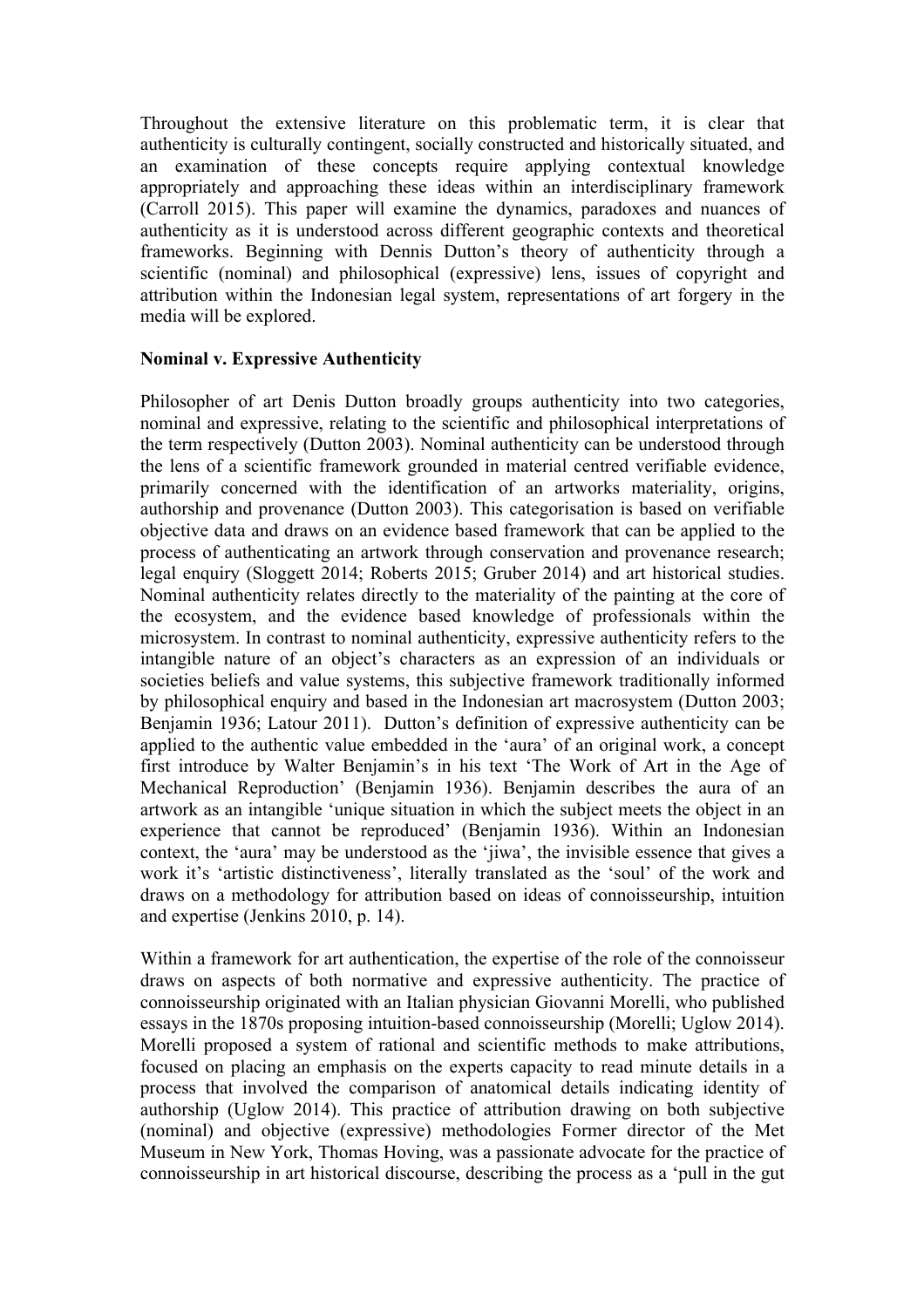or a warning cry from deep inside… nurtured and refined only by saturation' (Hoving 2006, p. 147). This feeling of intuition relates directly to Dutton's notion of expressive authenticity, however these subjective feelings must be supported by verifiable evidence within a nominal framework. Further encompassing these two fields of enquiry is authorial ethics, 'a normative study that deals with the commitment to truth and integrity that can be abused in the art world, and highlights that the two definitions are not mutually exclusive (Roodt 2017).

Dutton's contrasting frameworks suggest that authenticity is not a homogenous concept and provide a starting point to begin navigating this complex term. While both nominal and expressive frameworks present two competing notions of authenticity and provide a broad definition to locate this study, it should be noted that the majority of the literature is grounded in Western academic scholarship, with a smaller selection of scholars engaging directly with issues of art crime and authenticity in the Asia Pacific region (Gruber 2014; Douglas Lewis 2016, p. 125). In his investigation of 'Authenticity and the Textiles of Sikka' in Indonesia, Douglas Lewis asks the question, does the English word 'authenticity' signify a translinguistic concept? Whether it does or not, how does the concept vary between languages? (Douglas Lewis 2016, p. 128). Building on these questions, Western informed ideas of authenticity and its ancillary terms are presented in this paper in partnership with academic discourse and theory from Indonesian and Southeast Asian based scholarship where possible. Drawing on the glocal ecosystem framework, this aims to demonstrate that while the terminology varies, the common threads that are embedded in traditional notions of the authentic and original as they relate to this study, are universal in their scope.

# **'Hak Cipta' and the Indonesian Copyright Act (2014)**

When referring to art authentication, we are referring to the process of determining whether an artwork is in fact what it is declared to be, which is an essential means of protecting artistic integrity and the artist's oeuvre (Morden, Sloggett & Tse 2014). This process, based on principals of nominal authenticity, involves attributing a right of ownership to a work of art by an artist and is fundamentally linked to issues regarding reputation, copyright and moral rights in the arts (Morden, Sloggett & Tse 2014). Within a legal framework, terminology is critical to how evidence is collected, provided and assessed. While such terminology is grounded in the Australian legal system / Western discourse, these definitions may provide a preliminary foundation for navigating the Indonesian Copyright laws.

What is most unsettling about art fraud are not the fakes that are known, but those that are not (Murphy 2016). In criminology, this statistical and research blind spot is known as 'dark figure' crime, an ominous way to describe the difficult-to-quantify incidence of a crime that goes largely undetected, unreported and unresolved (Murphy 2016). To this effect, counterfeit painting production and circulation within the Indonesian art market and abroad can be understood as a 'dark figure' crime that is largely, undetected, unreported and unresolved. One of the contributing factors to explain why this crime goes unreported, is a lack of understanding of the legal system, combined with unenforced copyright laws to protect the intellectual property of the artist under the Copyright Act (2014). Historical approaches to copyright have traditionally been informed by a range of issues that are specific to Indonesia's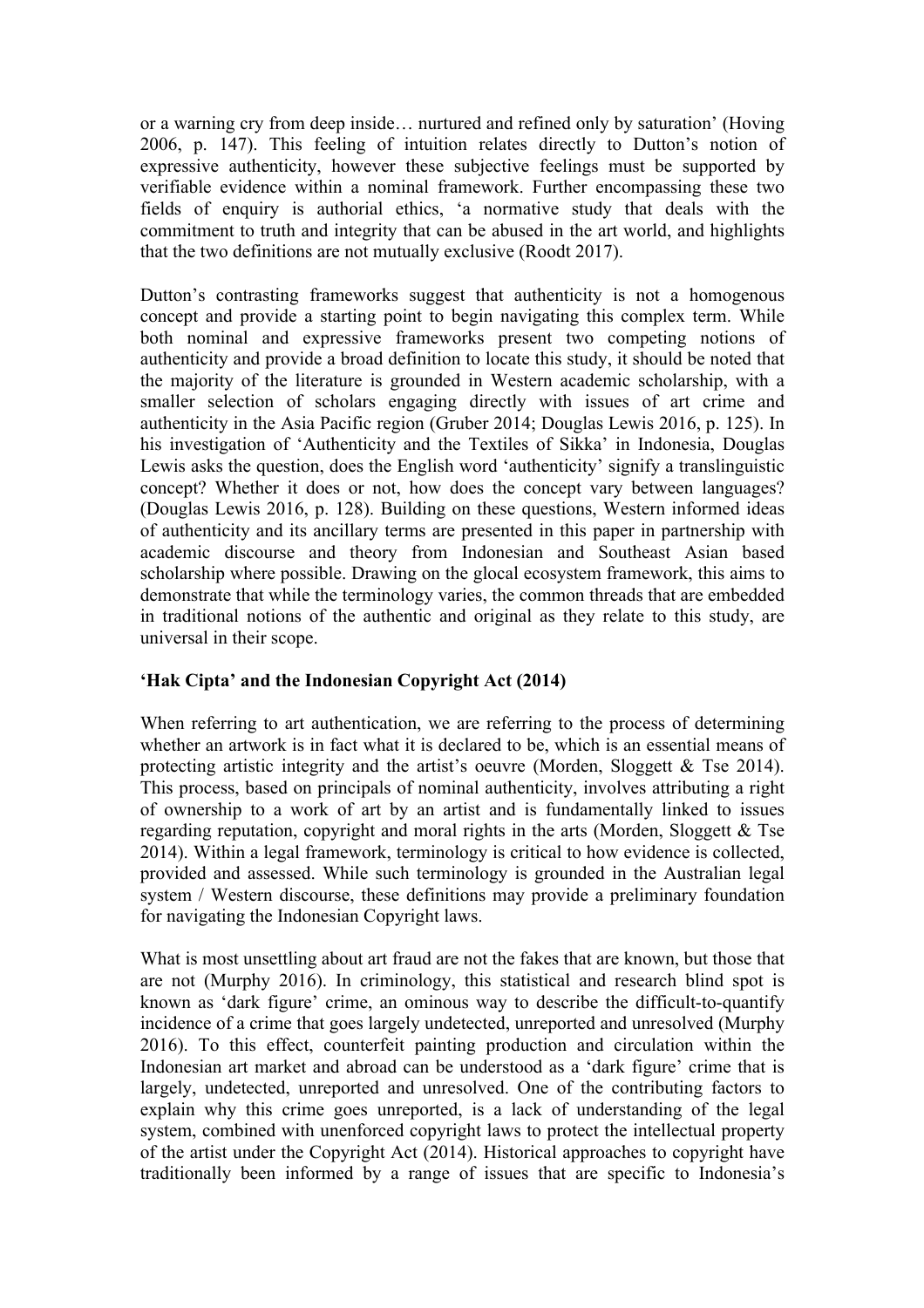national identity (Crosby and Thajib 2010). The word *hak cipta* (Indonesian term for Copyright, which literally translates to "creating right") was created in 1951 in Bandung, as part of *Kongres Kebudayaan Indonesia* (Cultural Congress of Indonesia) (Crosby p. 100; Riswandi 2009). At this formative conference, cultural artefacts were presented as co-modifiable products for the construction of national identity, as they were throughout the formative years of the newly independent Republic of Indonesia (Crosby and Thajib 2010, p. 100). Fifty years after this conference, 2002 saw the introduction of a resvised Copyright Act (2002), updating a copyright law that was established 90 years earlier starting with the Dutch colonial *Auteurswet* that came into effect shortly after its enactment in the Netherlands (Antons 2008, p. 235). In 2014 Indonesia's House of Representatives passed Law No. 28 of the recent draft of the country's Copyright Bill, with these revisions marking the third set of amendments made in the history of Indonesia's Copyright law. The 2014 amendment claimed to provide a clearer understanding of the Copyright Act which was previously beset by ambiguity, however despite this revision, the law continues to focus predominately on trademark, patent law and consumer products, with no further reference to artwork.

Unlike trademark law, copyright law did not play a major role in the colony which was dominated by publishing houses based in the Netherlands, and after World War II copyright law survived the transition to independence in 1949 (Antons 2008, p. 235). At this time, the law was translated in the new national language, Bahasa Indonesian, as *Undang-Undang Hak Tjipta,* literally translating to 'law on the right to a creation', despite proposals to use the more literal translation *hak pengarang* (the right of the author). In his 2008 paper *Copyright Law Reform and the Information Society in Indonesia*, Christoph Antons argues that Indonesia was a poor developing country that was struggling to establish its national identity and was aiming to reduce the remaining influence of the Dutch in economic and political life and through virtue of its roots in the Dutch legal system, copyright was thought of as a 'colonial legacy' (Antons 2008, p. 236; Crosby and Thajib 2010, p. 97).

Crosby and Thajib argue that such relationships between colonial history and the inherited legal frameworks warrant a more complex discussion of intellectual property than one focusing on just the legal aspects, as various historical strains infuse the new frictions between claims of ownership and use of creative property and the general production of culture in the region (Crosby and Thajib 2010, p. 101). While Indonesian Copyright Law requires originality in its definition of what constitutes a "work" (Article 1, No 3), Antons argues that the standard for this is low (Antons 2008). The originality requirement specifies that 'the creator must create something original in the sense that this creation does not constitute an imitation', a definition that is closely aligned to a Euro-American standard of originality, likely to be derived from the Dutch (Antons 2008). Furthermore, reproduction is defined as the 'increase in the number of works, either as a whole or in substantial parts by using either the same or different material, including its permanent or temporary transformation' (Antons 2008). Notions of 'originality' and 'reproduction' are likely to be the two most important Articles under the Copyright Act that are relevant to the artist in protecting their work and cultural legacy in a court of law, however only one known copyright case involving fraudulent paintings has been heard in an Indonesian Supreme Court.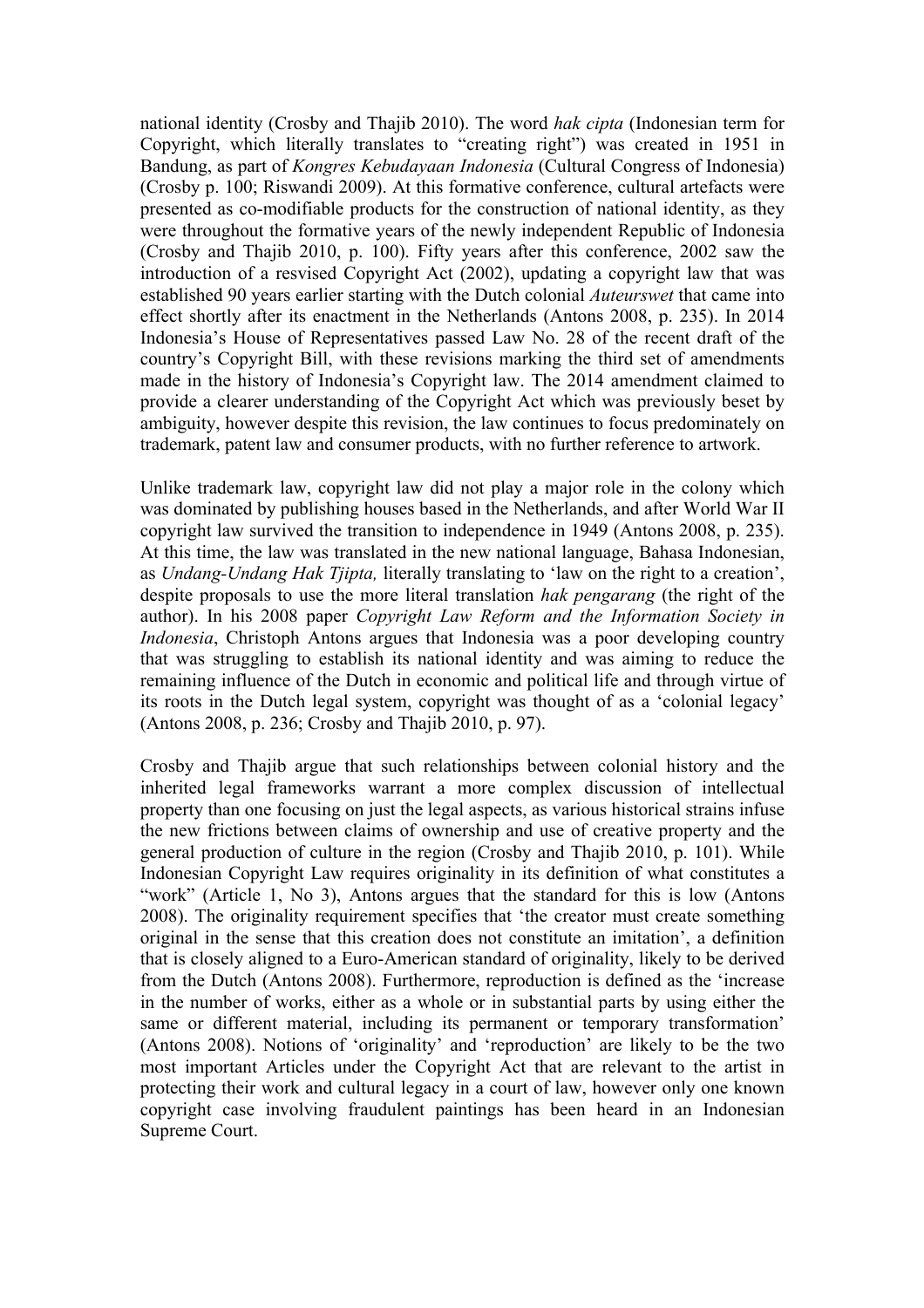*If you didn't have an art market, then fakers would not exist* Clifford Irving, 'F for Fake', 1973

The notion that the art market creates an economy for fraudulent works to exist has been well documented, as the transformation of art from object of aesthetic and formal appreciation to an instrument of wealth creation is often cited as the 'source of the problem' (Diamond 2015, p. 25, Clarke 2004). Commentators in the art world have explicitly pointed out a correlation between art market inflation, increased participation (especially in emerging economies such as Indonesia) and the rise in detected instances of art forgery and fraud (Diamond, 2015 p. 27). This connection is particularly evident in Indonesia with the Grand Maestros of Indonesian art history, Sudjojono, Affandi and Gunawan, consistently achieve high auction sales, in partnership with a high level of fraudulent paintings baring their signature in the market place. However, the relationship between the market and the veracity of art fraud in Indonesia is much more complex and a further understanding of the market systems (both regulated and unregulated) and the figures who operate within these systems, is required. In her 2015 article on reconciling approaches to authenticity in a globalised art market, Claire Diamond proposes a 'reconsideration of the relationship between artistic and economic values which would bolster the art market's defense against the incursion of fraudulent works' (Diamond 2015).

#### **The South Asian Market system**

Concentrated in art capitals such as New York, Paris and London, the art market used to be confined to Northern America and Europe (Velthius and Curioni 2015, p. 1). In many other regions across the globe visual art made by living artists was commodified, however art markets were considered to be relatively insignificant in quantitative terms and functioned in an almost fully local and informal manner (Velthius and Curioni 2015, p. 1). In their 2015 edited publication 'Cosmopolitan Canvases: the globalization of markets for contemporary art', Velthius and Curioni argue that over the past thirty years, markets have emerged in regions where they did not exist and have transformed in regions where they did (2015, p 2). In the past two decades, several Asian countries have become major performers in the global contemporary art market (Yogev and Ertug 2015, p. 194). Artists from India and China, as well as Japan, South Korea, Taiwan, Hong Kong, Singapore and Indonesia have gradually acquired global recognition and their artworks have generated high market demand.

Galleries and auction houses founded in Asian countries have become central artistic sales points worldwide, while biennials and triennials have increasingly been inaugurated in Asian countries (Clark 2005, Yogev and Ertug 2015). Despite its status as an active contemporary market place, further analysis on the Indonesian market is absent from many publications and studies addressing the emerging economies of the Asian region. While the wider Asian and South Asian market has been the subject of academic interest in recent years (Pettersen 2017) the recent literature on the globalisation of the art market in Indonesian falls under the 'Asian' art market umbrella, and research gaps highlighting the need further understanding of the Indonesian market have been identified.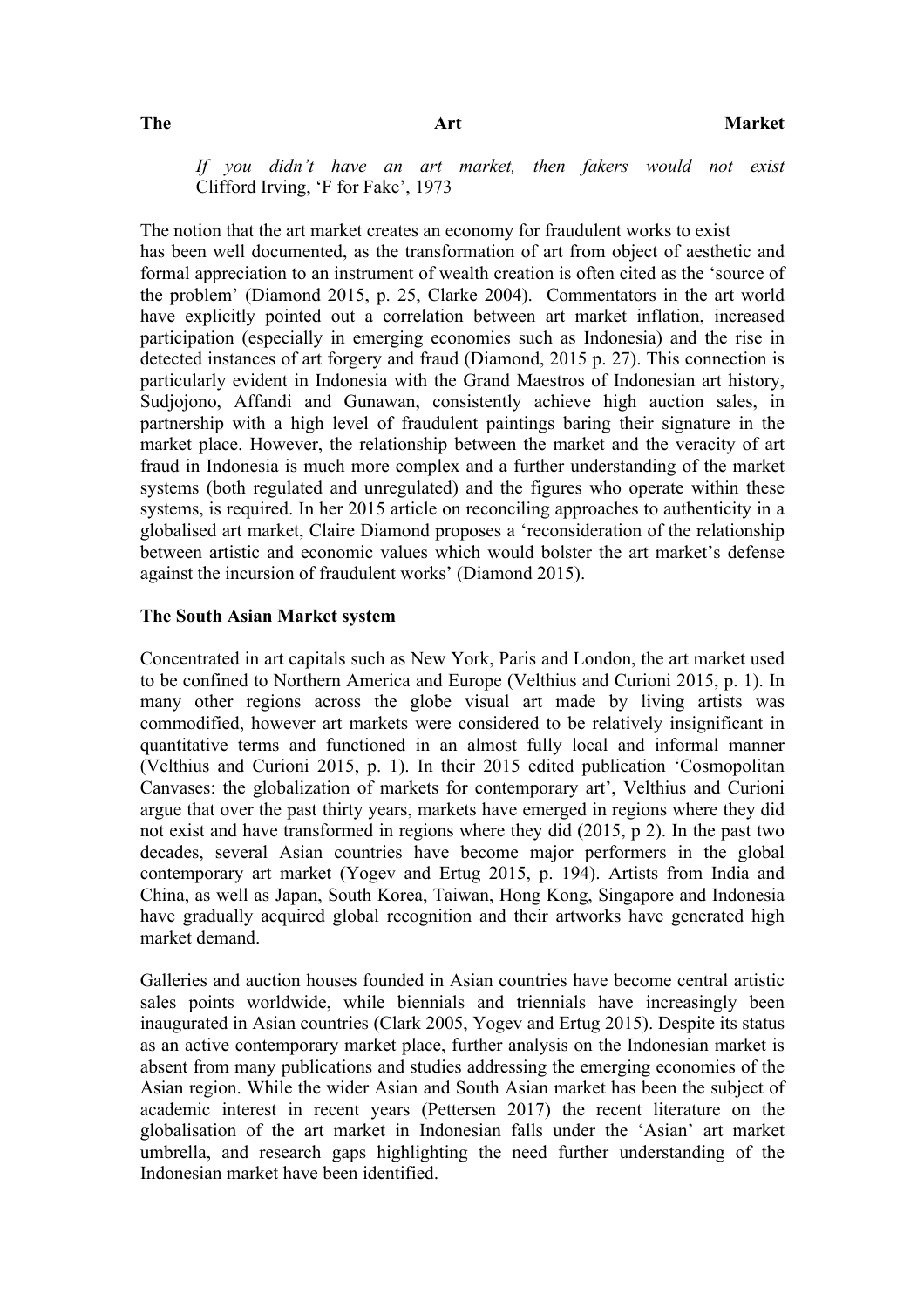While Indonesia lacked a solid foundational infrastructure in the form of museums and government supported institutions, the art market and its economic value became the dominant context and main arbiter of economic and cultural value in the region. Leading authority on the Asian art market and founder of art market research advisory company ArtTactic Ltd., Anders Pettersen argues that the South Asian market boom between 2004 -2008 allowed the regional art market to gain proper international attention for the first time, laying foundations for the contemporary gallery, art fair and auction house infrastructure we see today (Pettersen 2017, p. 3). While Pettersen's market research is predominately grounded in the South Asian market, with particular reference to India, parallels can be found within the wider region of Southeast Asia, allowing this market research to be extrapolated and applied to a current understanding of the contemporary Indonesian art ecosystem. The end of the 1990s saw increased interest in Indonesian art in international auction houses including Sotheby's and Christie's in Singapore and Hong Kong, setting the stage for a market boom the following decade. Mok Kim Chuan, Director of China and Southeast Asia and head of Southeast Asian painting department at Sotheby's in Hong Kong, explains that since auction houses moved into the Indonesian market in the 1990s 'we have played a significant role in taking Indonesian art – modern and contemporary – to the next level through the engagement of a broader client base worldwide, which has in turn boosted interest and demand, leading to steadily rising prices in recent years' (Chuan 2013, p. 137).

The Asian region market boom between 2006 and 2008 was built on the fragile foundations of the Asian financial crisis of the late 1990s, with Indonesia experiencing the full force of the surging market in 2007 (Genocchio 2013). Chuan argues that a shift in mind set occurred in this time, not in the talent of the artists which has always been consistent, but in the local support from collectors who believe in and provide patronage to the artists (Chuan 2013, p. 138). Reflected by belief, commitment and investment. Pettersen suggests that without any foundational infrastructure in the form of museums, non-commercial institutions, and artist-led initiatives supporting the emerging art scene in South Asia, the art market and its economic value became the dominant context and main arbiter of quality and cultural value (Pettersen 2017, p. 3). However, when the market collapsed, a number of new initiatives 'rose form the ashes', most of them not for profit with a strong focus on the *cultural* rather than the *economic* value of art. As explored in P*art III,* like many Asia Pacific market ecosystems the Indonesian art market also lacked a strong arts infrastructure, however it did have a rich tradition of local art production dominated by independent artist intiatives and private collectors providing patronage to support production. ArtTactic's matket research provides a platform to demonstrate how the Indonesian art market simultaneously conforms to this model, but also how this ecosystem is different and unique from neighboring South Asian market systems.

In 2005, during these boom years, the sale of *Southeast Asian and Modern Indian Paintings, including Contemporary Art* at Christies In Hong Kong sold a selection of Indonesian paintings from artists including the aforementioned, Sudjonono, Affandi and Gunawan. This sale is significant as being the first occasion that contemporary art from the Southeast Asian region was offered as a discrete auction sub-category. Furthermore, the high sale prices that works by these artists received consolidated the relative importance of the sub field of the South east Asian genre with international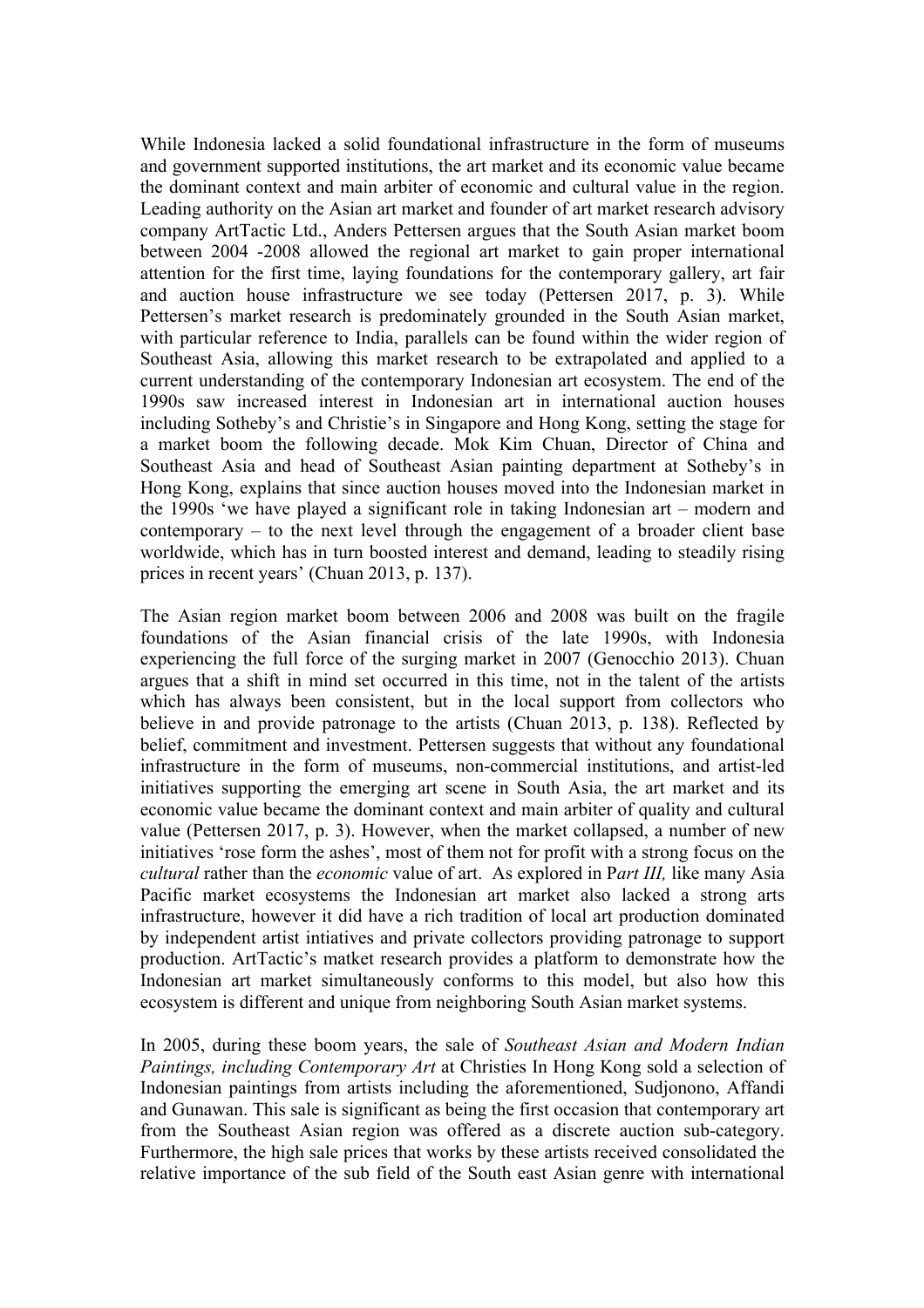collectors.

# **Conclusion**

The question of what constitutes art fraud requires more than ascertaining what materials might have been used- and the need to work across disciplines, jurisdictions and cultures creates a complexity not simply associated with historical or curatorial art attribution enquiries. In the absence of existing scholarly research on art forgery in Indonesia, or a centralised database of material knowledge on artists who are of relevance to this research, this paper presents an overview of issues associated with authenticity and attribution in Indonesia and provides a platform for further research engaging with cultural collections to build a conservation record of material knowledge in the region.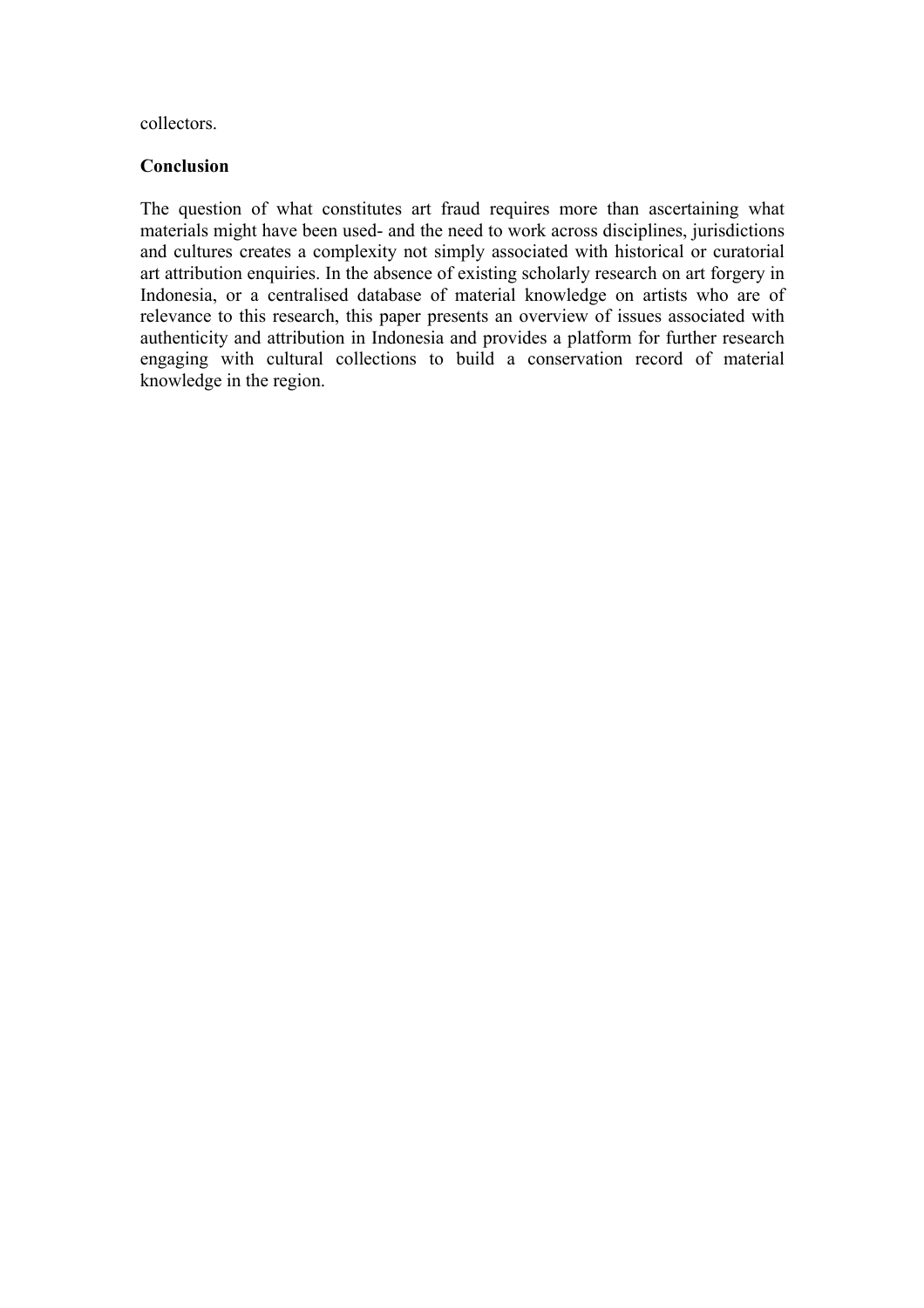### **References**

Antons, C (2008). 'Copyright Law Reform and the Information Society in Indonesia' in Fitzgerald, B, Gao, F, O'Brien & S, Shi (Eds) in *Copyright law, digital content and the Internet in the Asia-Pacific,* Sydney, Sydney University Press, pp. 235-255.

ArtTactic (2017). *The South Asian Art Market Report 2017,* London.

Bambung, B (2016). 'Taking Responsibility for Fake Paintings' in Bambung, B (ed) *Indonesian Painting Forgery,* Perkumpulan Pencita Senirupa Indonsia, Indonesia, pp. 273-287.

Benjamin, W (1936). 'The Work of Art in the Age of Mechanical Reproduction' in *Illuminations,* New York: pp. 217-251.

Carroll, G (2015). 'Authenticity: Attribution, Value and Meaning', Scott, R & Kosslyn, S (eds.), *Emerging Trends in the Social and Behavioural Sciences,* John Wiley & Sons, London, pp. 1-13.

Clark, C (2005). 'Distinctive voices: artist-initiated space and projects', in Caroline Turner (ed.), *Art and social change in Asia and the Pacific,* Pandanus Books, Canberra, pp. 554-568.

Crosby, A & Thajib, F (2010). 'Negotiating Licenses for Indonesian Video Activism' in *PLATFORM: Journal of Media and Communication: Yes, We're Open! Why Open Source, Open Content and Open Access. A Creative Commons Special Edition (December),* pp. 94-105.

Dermawan, A (2016). 'Counterfeit Painting or Artistic Deception' in Bambung, B (ed) *Indonesian Painting Forgery,* Perkumpulan Pencita Senirupa Indonsia, Indonesia, pp. 55-76.

Diamond, C (2015). 'Connoisseurship in a Globalised Art Market: Reconciling Approaches to Authenticity' in *Eras Journal,* Vol. 17. No. 1, pp. 25-44.

Douglas Lewis, E (2016). 'Authenticity and the Textiles of Sikka' in Lee, J.C & Ferrerese, M, *Punks, Monks and Politics: Authenticity in Thailand, Indonesia and Malaysia,* Rowman and Littlefield International, London and New York, pp. 125-144.

Dutton, D (2003). 'Authentiity in Art' in Levinson, J (ed), *The Oxford Handbook of Aesthetics,* Oxford University Press, New York, pp. 258-274

Gruber, S (2014). 'Perspectives on the Investigation Prosecution and Prevention of Art Crime in Asia', in Chappell, D & Hufnagel, S (eds), *Contemporary Perspectives on the detection, investigation, and prosecution of art crime: Australasian, European, and North American perspectives,* Ashgate, Burlington, pp. 221-235.

Heynan, H (2006). *Questioning Authenticity,* National Identities, Vol. 8, No. 3, pp. 2

Jenkins, R (2010). *Rua bineda in Bali: Counterfeit justice in the trial of Nyoman Gunarsa,* Yogyakarta Indonesian Institute for the Arts, ISI Yogyakarta.